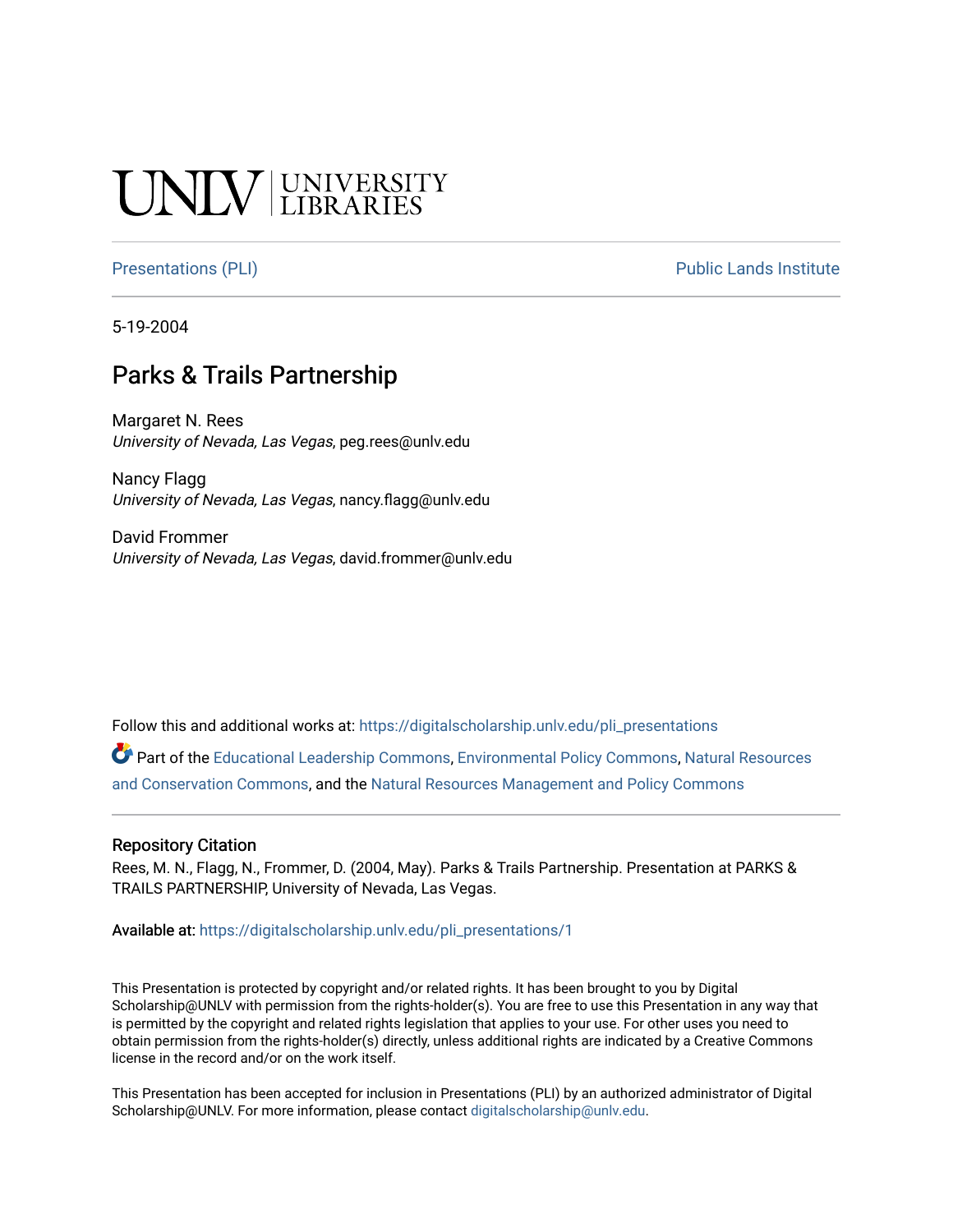#### PARKS & TRAILS PARTNERSHIP

#### University of Nevada, Las Vegas May 19, 2004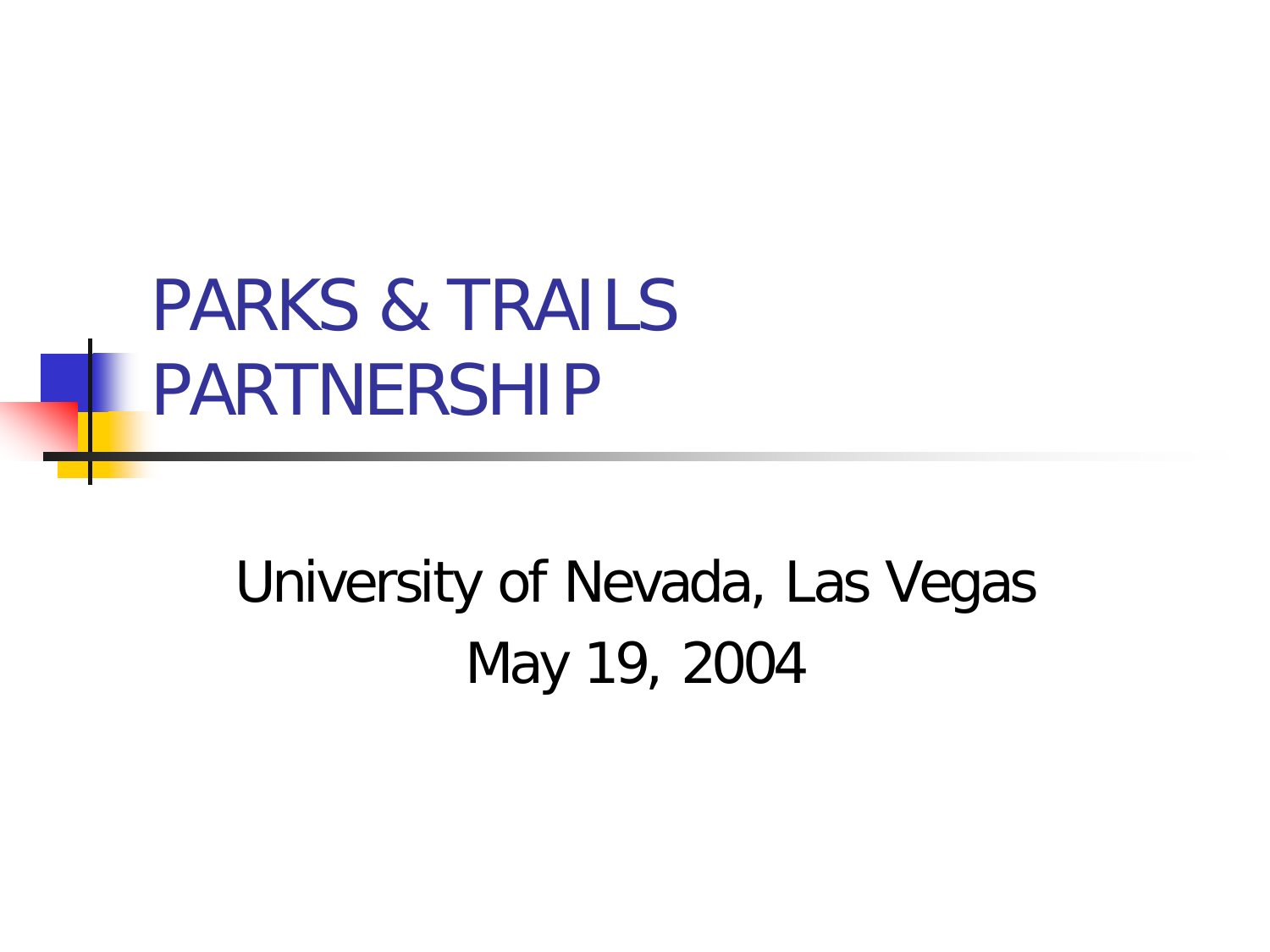## UNLV Mission

- **UNLV** is committed to demonstrating how the traditional values of higher education can be adapted to the conditions and needs of individuals and communities in the 21st century.
- Key macrothemes of the university's strategic plan include Economic Development, Preservation of History & Culture, and Community Outreach & Collaboration.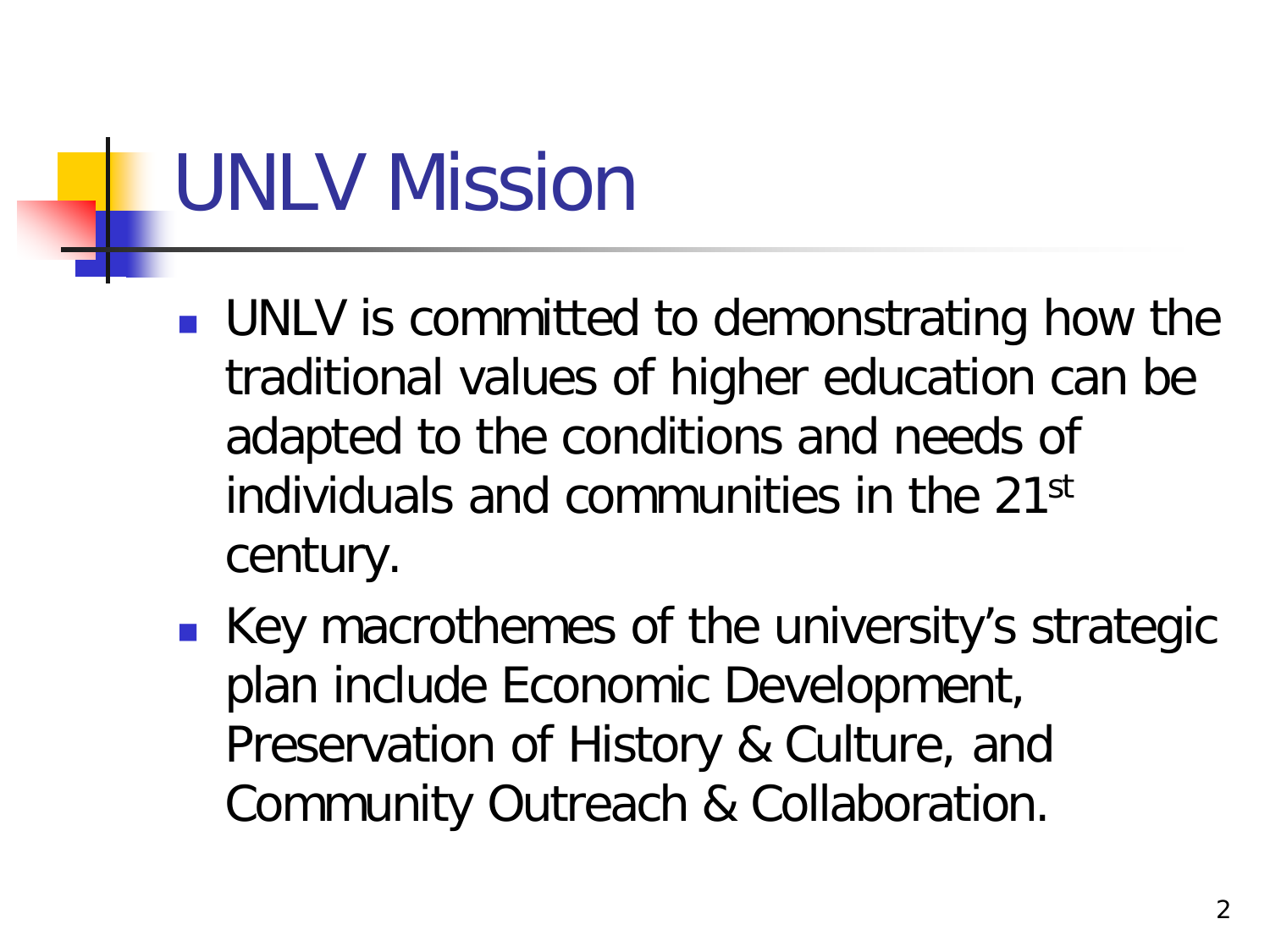## UNLV & BLM Partnership

- $\blacksquare$  In keeping with these macrothemes, UNLV is embarking on several partnerships with the BLM and related agencies to provide a wide array of research, technical assistance, education, and service support on projects funded through the SNPLMA.
- **UNLV** is a research extensive university with academic departments and research centers and institutes that embrace a broad scope of interests and expertise.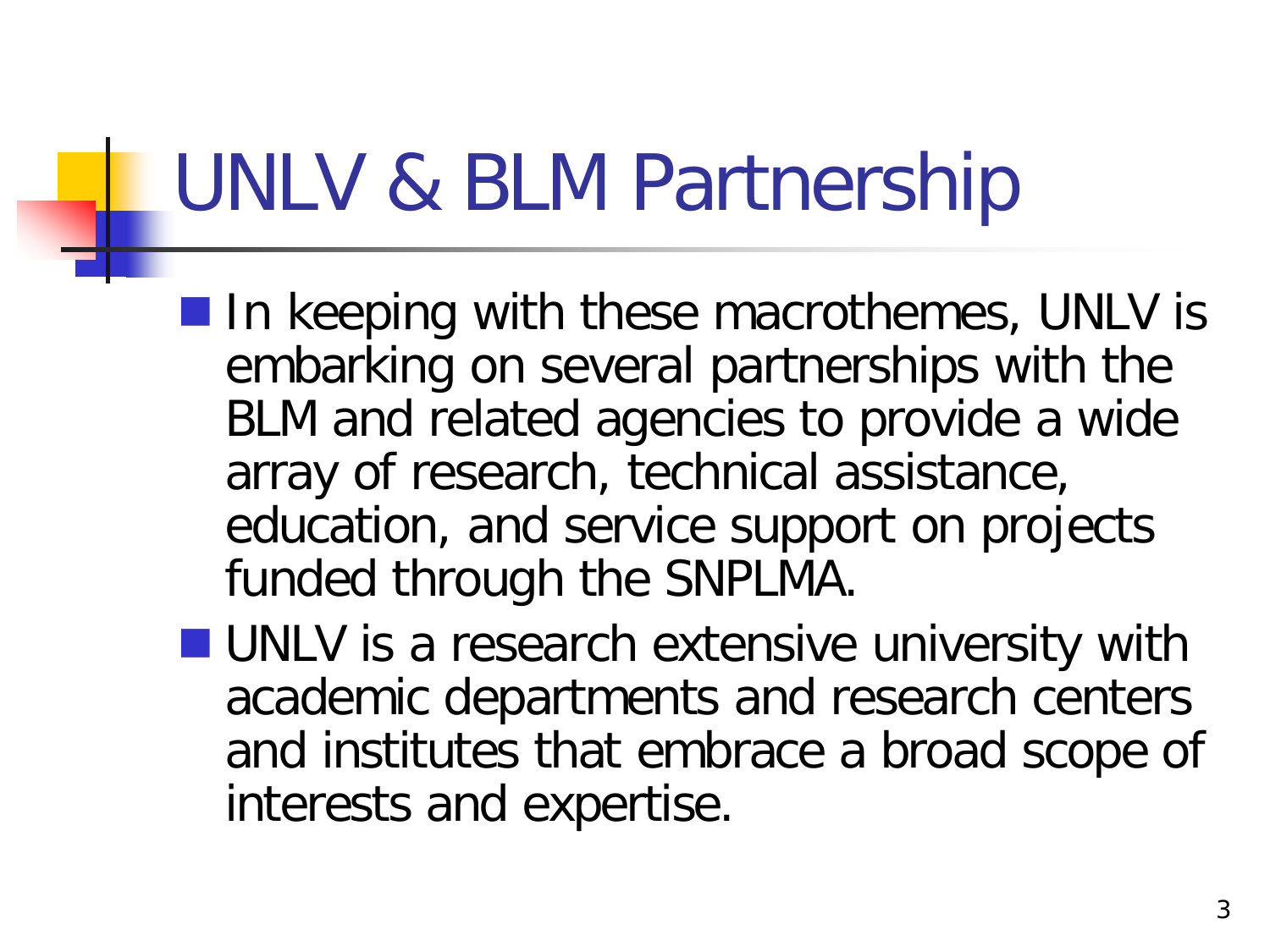## UNLV & BLM Partnership

**Drawing on the expertise within these units** and beyond, the university can develop programs to address resource issues and interdisciplinary problem-solving at any level necessary to address the complex issues facing federal agencies and their partners.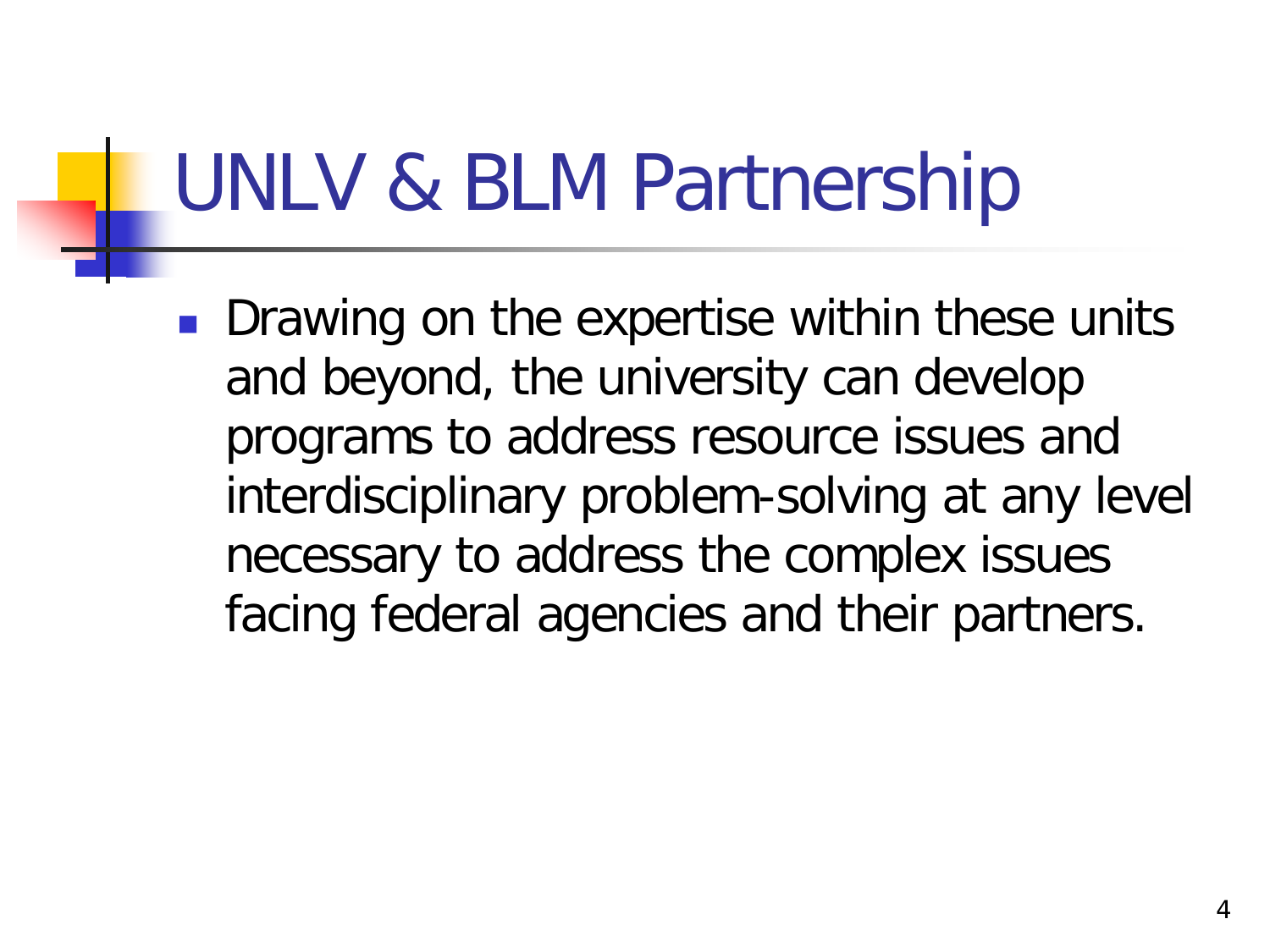## UNLV Inter-agency Services

- Among the services UNLV can provide to inter- agency partners, either wholly or in part, are:
	- Administrative and fiscal support services.
	- **Access to university faculty and staff expertise.**
	- Computer, GIS, database, and computational support services.
	- Facilities management.
	- Facilities design, planning, and construction management.
	- Surveys, statistics, marketing models, analysis and reports.
	- **Project management.**
	- **Program management.**
	- **Park and trail conceptual design.**
	- **Competitive and discretionary procurement of services.**
	- Status of construction and financial reports.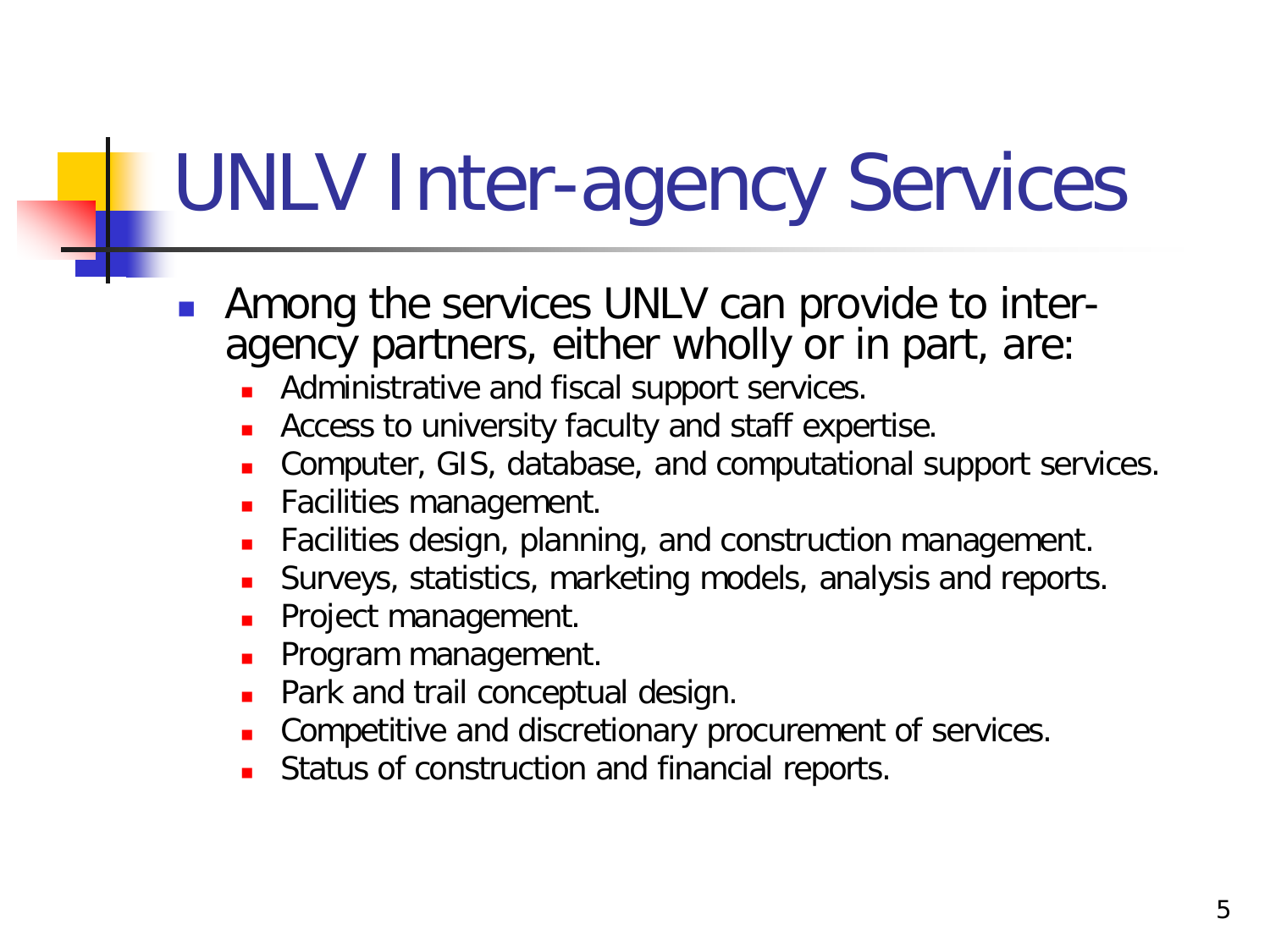## Credibility & Results

- **UNLV** faculty, staff, and students have a successful history of partnering with local agencies to research and/or assist in the development of public projects.
- **The university has expertise in procuring and** managing consultants to stay within timelines and budget.
- **The university has extensive experience in** competitive selection processes and the ability to manage those processes.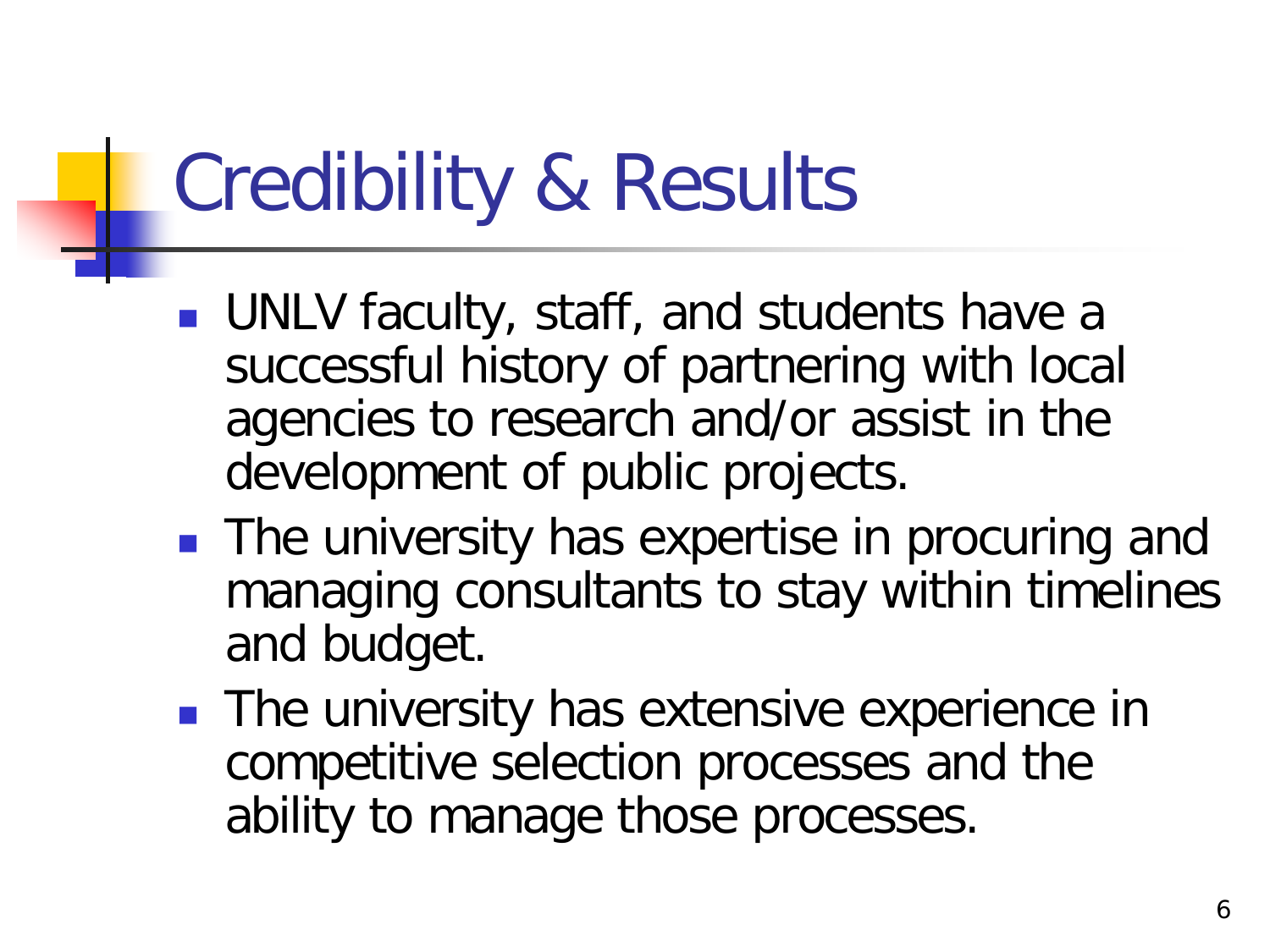## Sample Projects

- **Las Vegas Springs Preserve**
- **National Park Service/Lake Mead Trails** Project
- **North Las Vegas Demonstration Garden**
- **Diver Ranch Cultural Survey**
- Municipal Parks Master Plans Elko, Ely, Dayton, Minden, Boulder City
- **NDOT Master Plan**
- **Elementary School Courtyard Landscapes**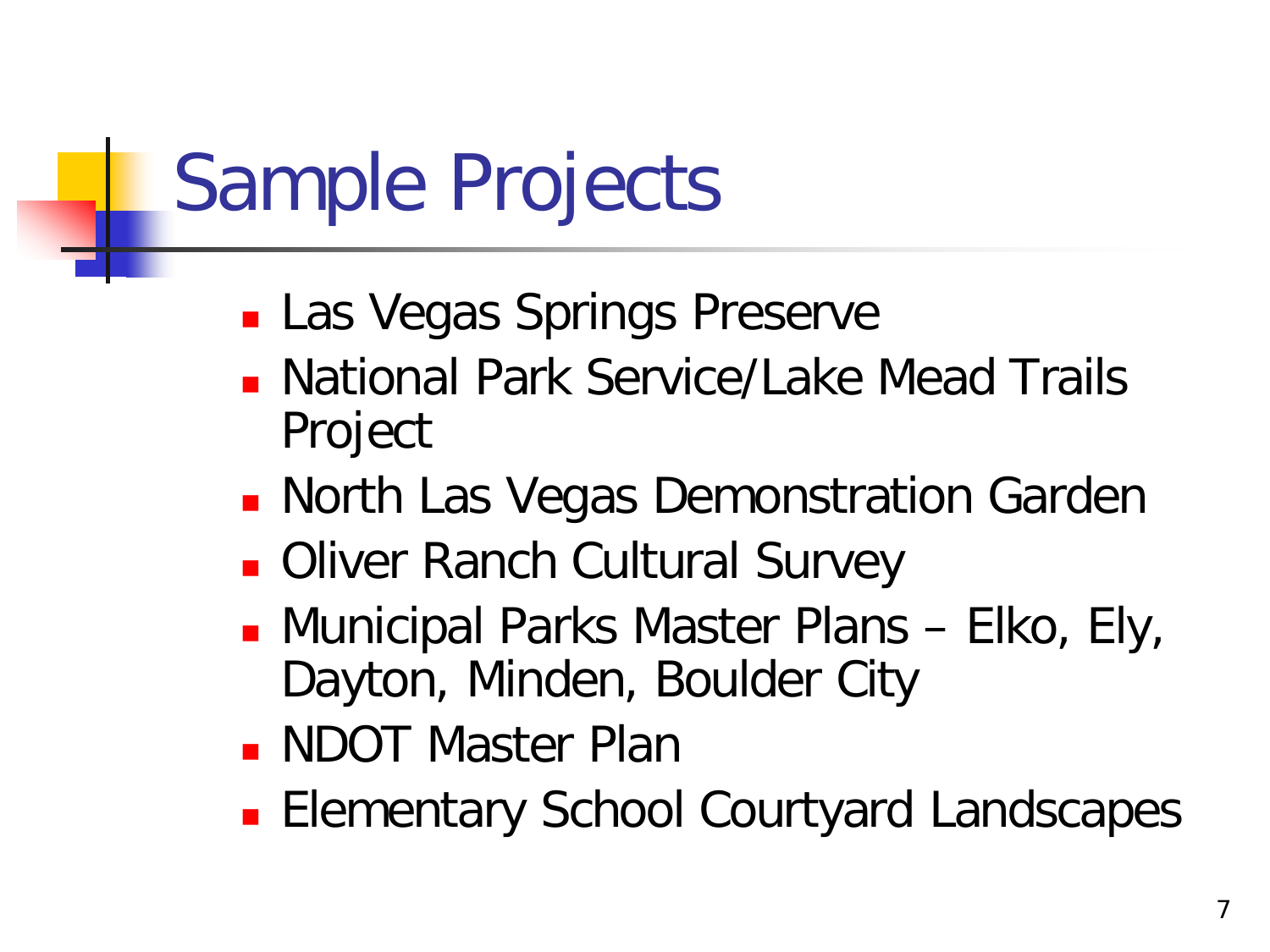## Input and Control

- **The university can serve in any role desired** to meet the needs of a partnering agency:
	- **Serve as an extension of the agency's staff within** existing agency structures and policies.
	- **Comply with agency procedures and policies.**
	- Extend agency program initiatives and directions.
	- **Provide complete project management on behalf** of the agency.
	- **Manage federal compliance procedures.**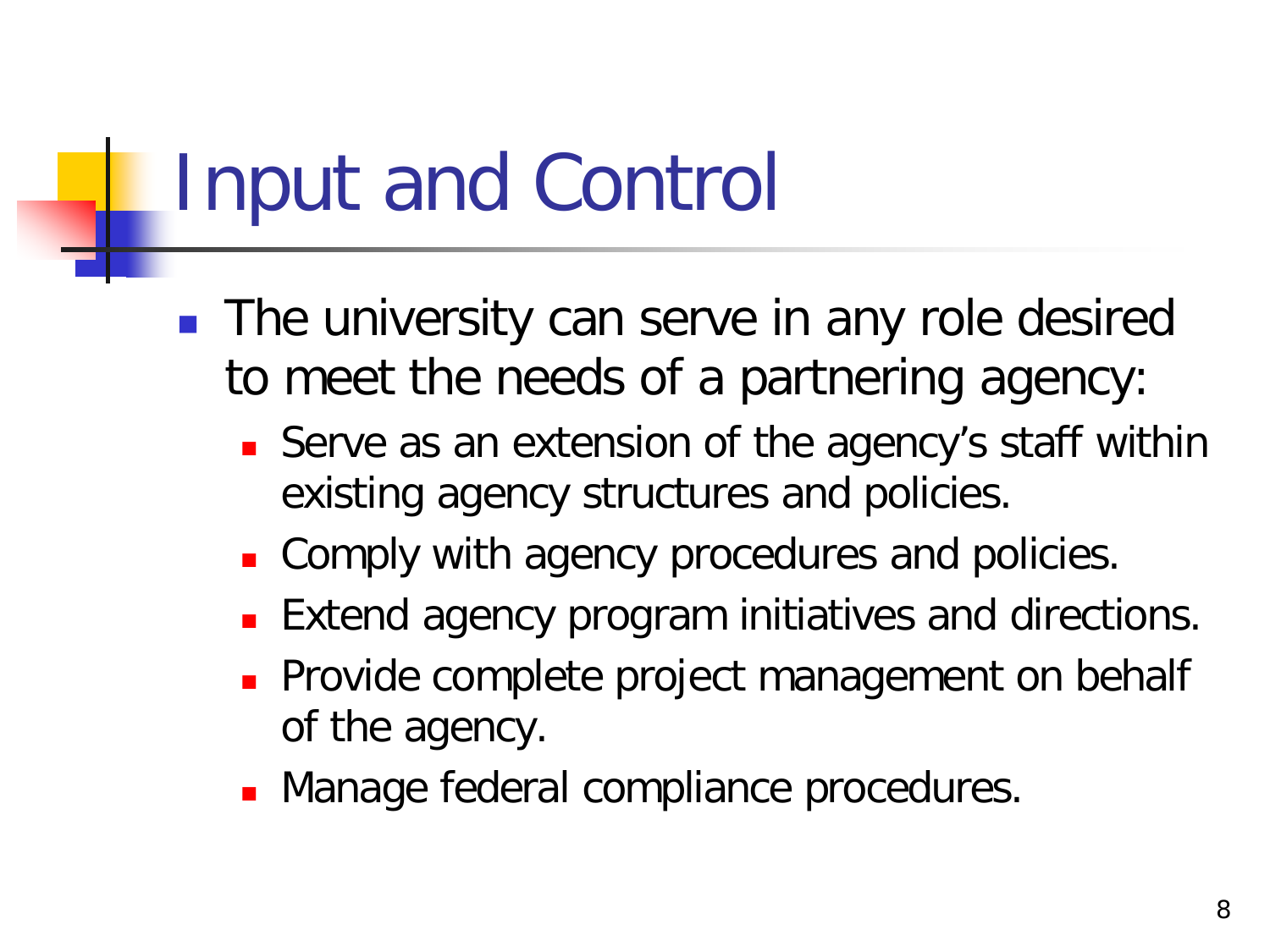## Emphasis on Education

- **The university and its faculty can bring a** value-added approach to public projects:
	- Develop wayside and visitor center exhibits.
	- **Provide multilingual and culturally appropriate** educational materials and signage.
	- **Produce TV and radio productions for public** education and outreach.
	- **Provide interactive Web materials.**
	- Conduct environmental scans.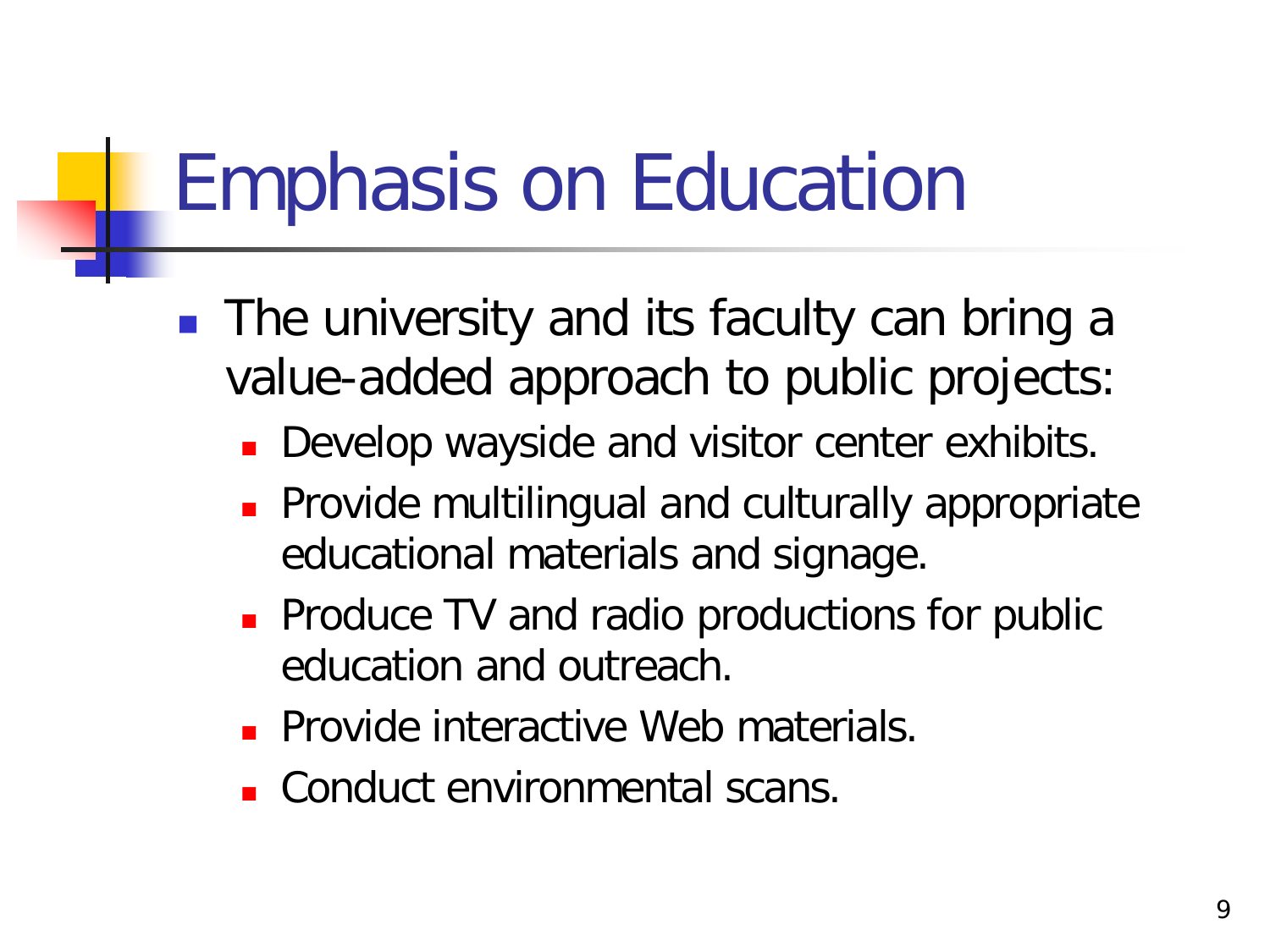## Emphasis on Research

The university can identify and research unique conditions that may be present:

- **Historical resources.**
- Cultural resources.
- **Natural resources.**
- **Ecosystems.**
- **Engineering solutions.**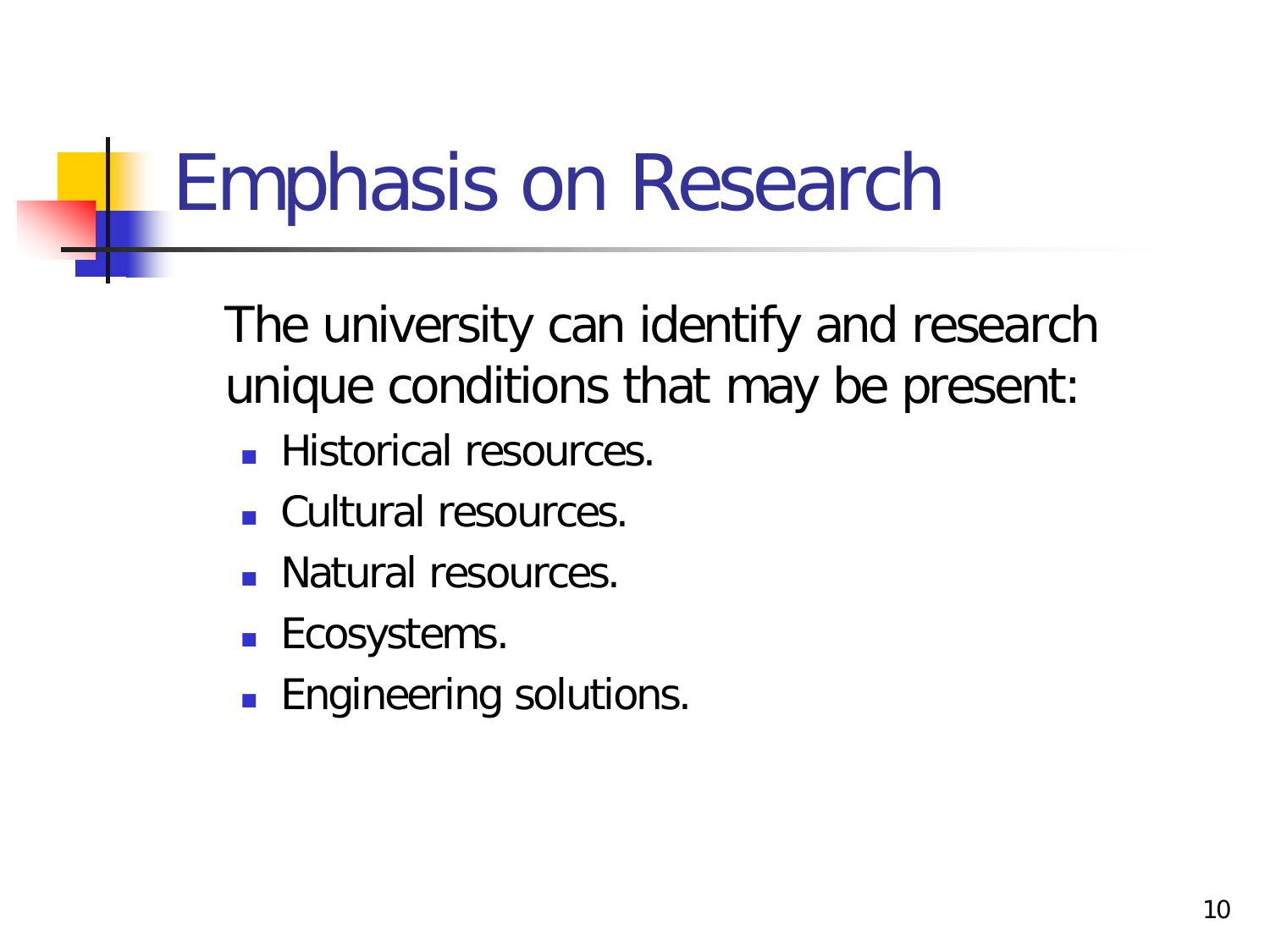# Emphasis on Professional **Results**

- **The university can ensure professional, timely** results.
	- **Draw upon qualified contractors based on** qualifications or competitive pricing.
	- Use agency-qualified consultants based on existing selection processes.
	- **Offer in-house, experienced professionals and** faculty as appropriate.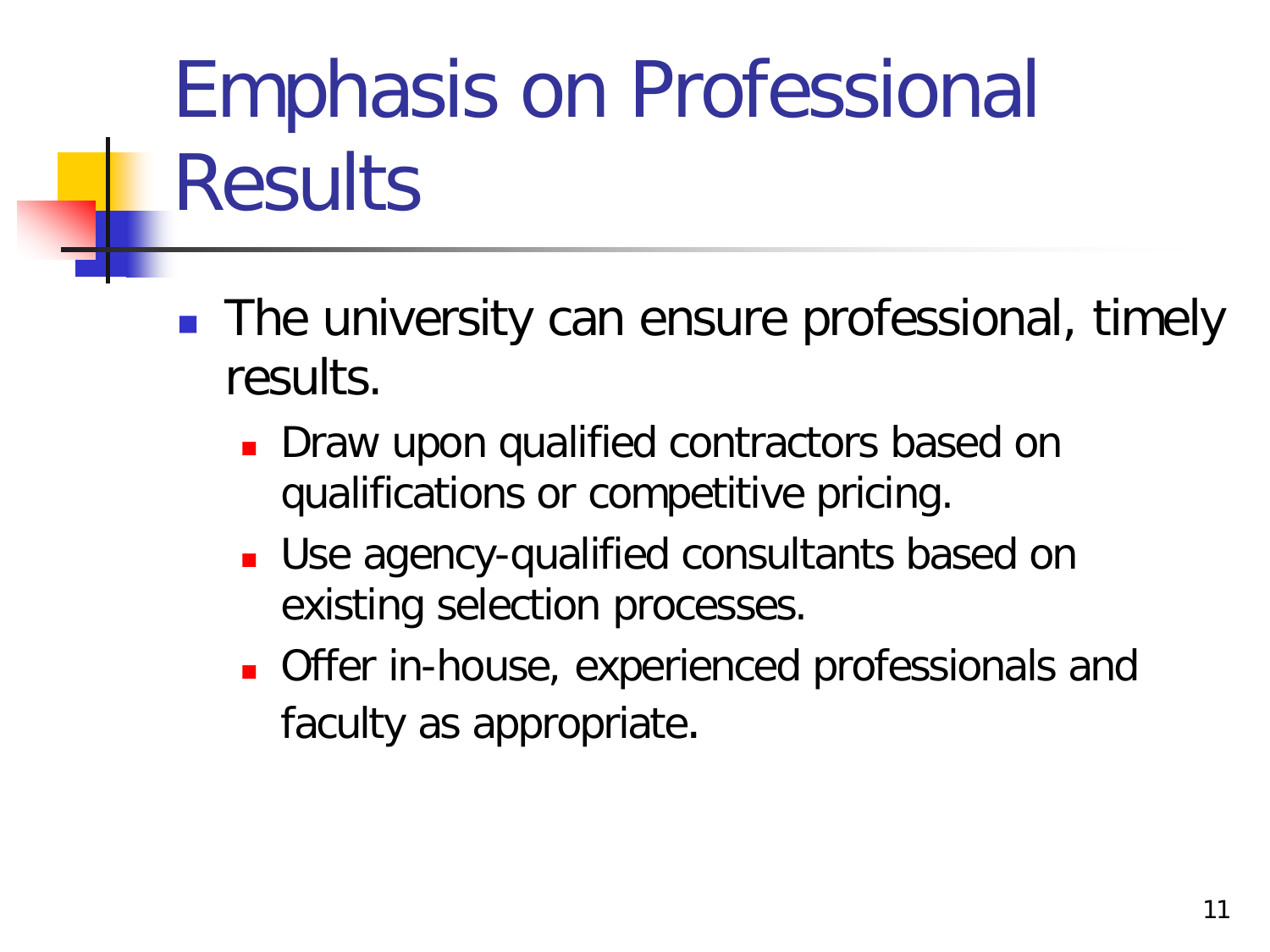# Case Study:

#### Kiel Ranch Historic Site & Trailhead

Potential Project Assistance:

- Program and project management.
- **Technical assistance.**
- **NEPA oversight.**
- Scope verifications.
- **Public input process, outreach, and** communication.
- **Compliance with federal agencies.**
- **Consultant and contractor procurement and** oversight.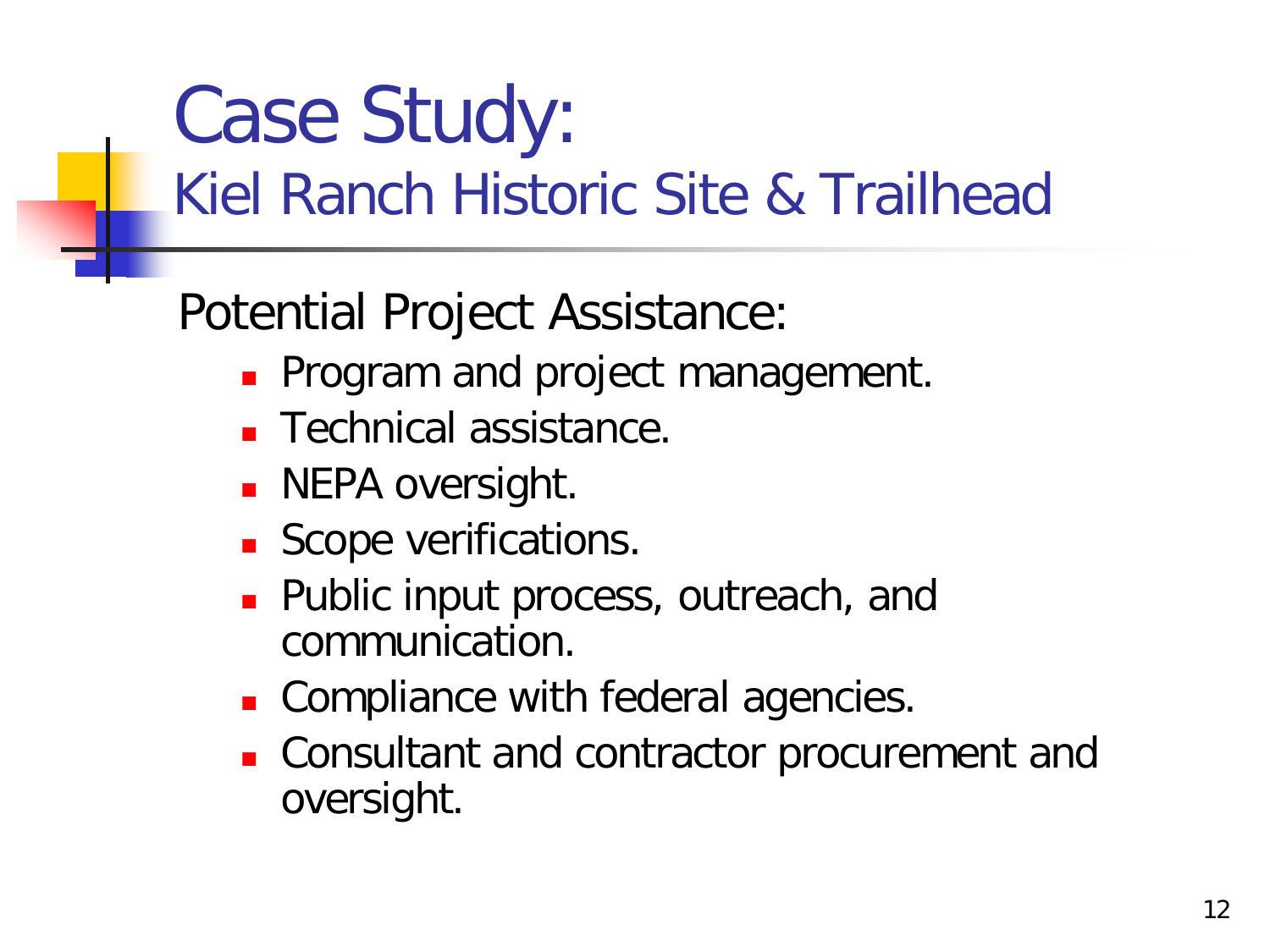Potential Educational and Research Assistance

- Anthropology
- Biology
- **Civil Engineering**
- Construction Mgmt.
- **Desert Research Institute**
- **Environ.** Studies
- **Foreign Languages**
- **Geosciences**
- **History**
- **Landscape Architecture**
- **Leisure Studies**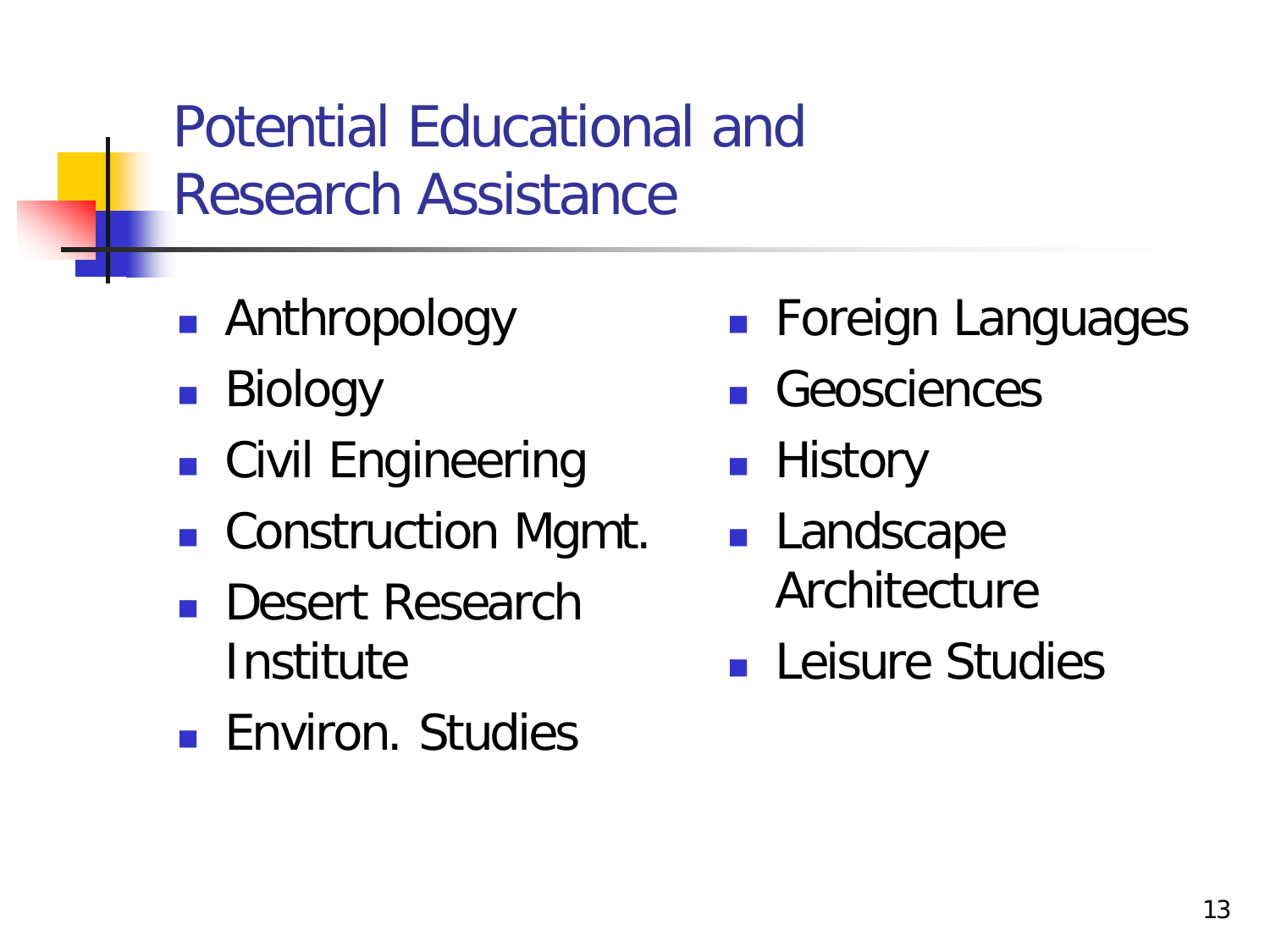

#### **Professional Expertise.**

#### ■ Educational Resources.

#### ■ Capacity to Help.

**Available for Partnerships.**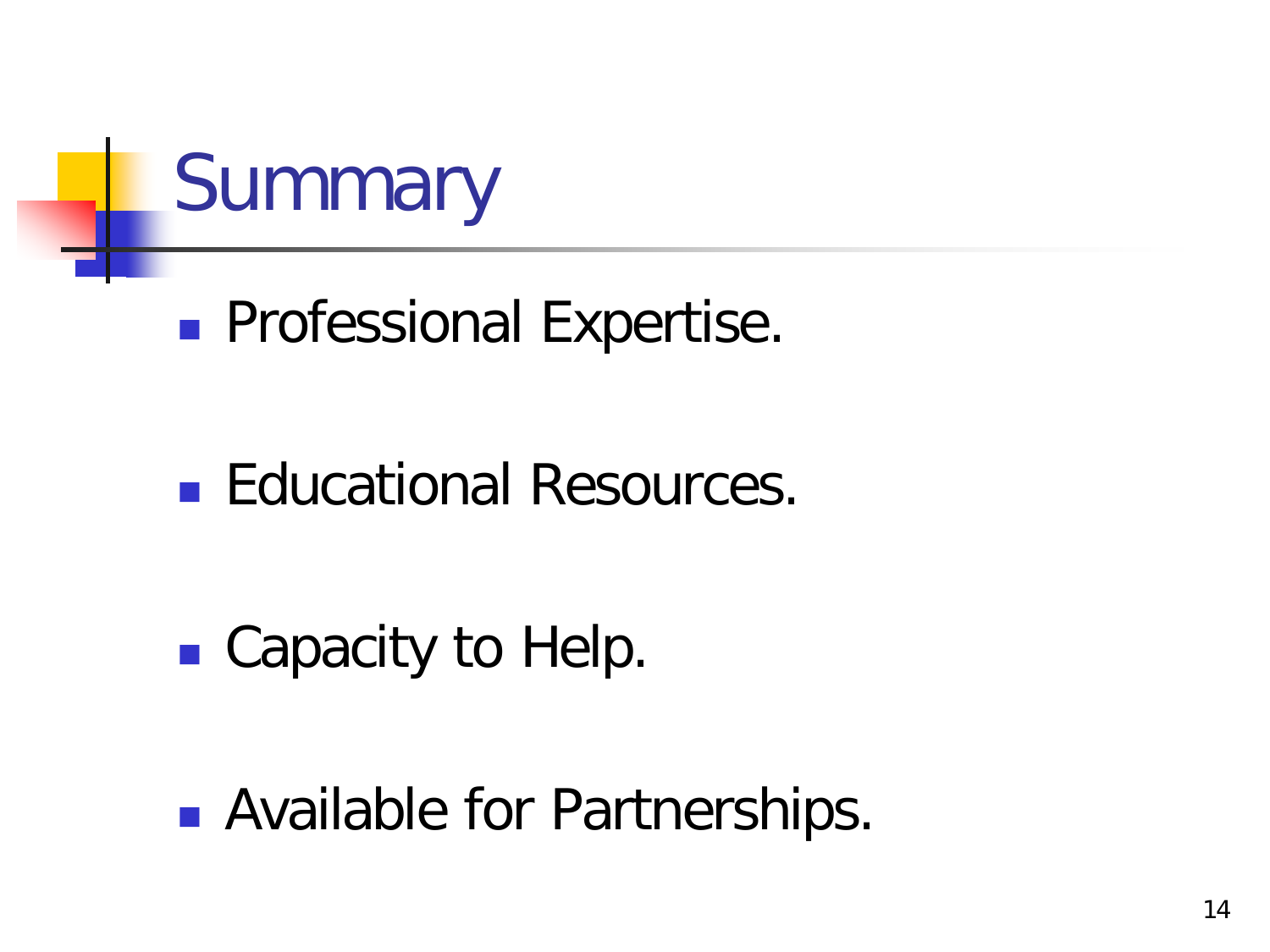## Contact Information

- **Dr. Margaret (Peg) Rees, Senior Vice** Provost, 895-0408
- **Ns. Nancy Flagg, Director, Public Lands** Initiative, 895-5148
- **Mr. David Frommer, Assistant Director,** Planning & Construction, 895-2873